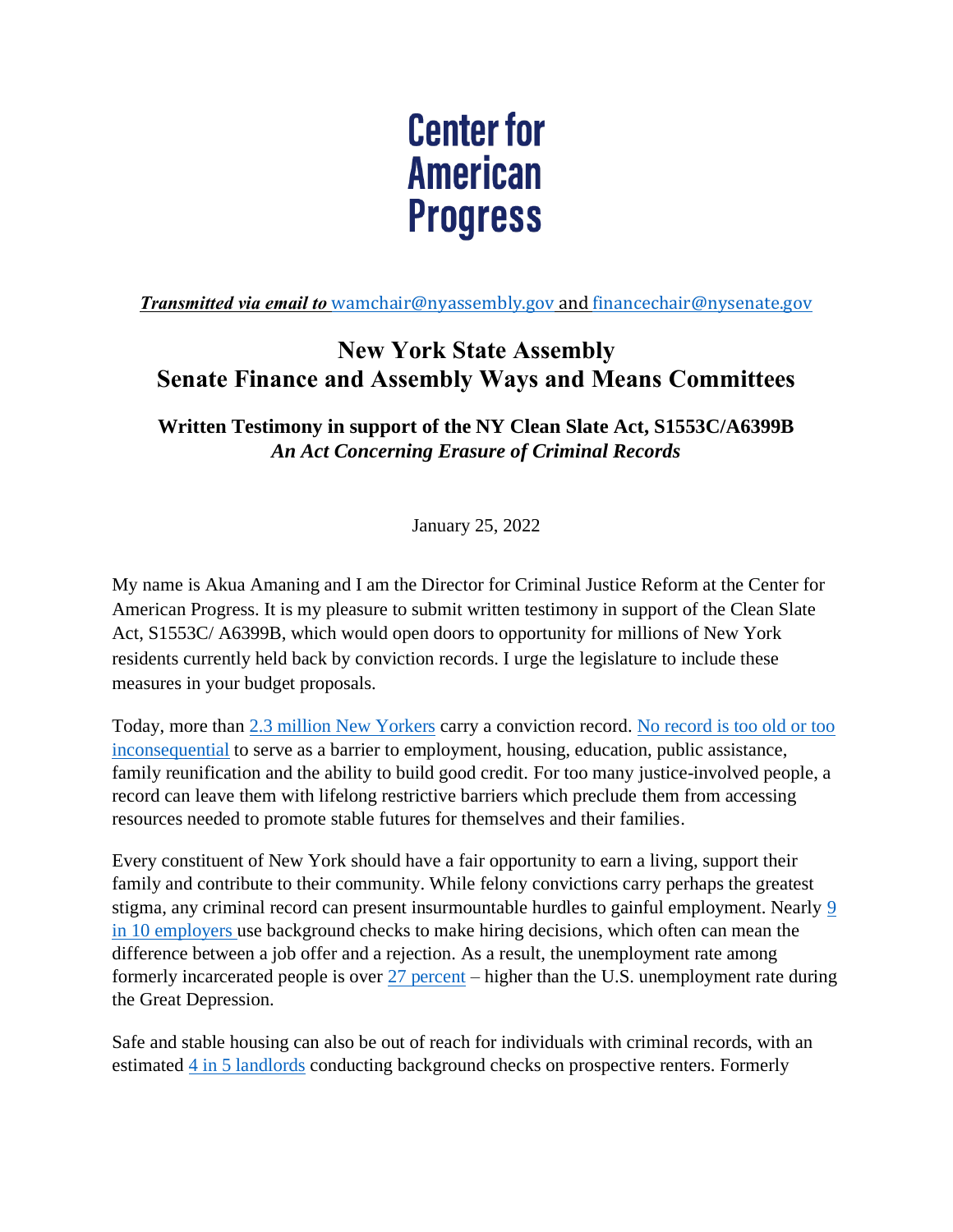incarcerated people are [10 times more likely](https://www.prisonpolicy.org/reports/outofwork.html) to experience homelessness than the general population.

These barriers to opportunity can have ripple effects for generations. According to analysis by the Center for American Progress, [nearly half of all American children](https://cdn.americanprogress.org/wp-content/uploads/2015/12/09060720/CriminalRecords-report2.pdf) have at least one parent with a criminal record. When parents are shut out of the labor and housing markets, it can significantly undermine family stability and economic security. A child's long-term outcomes are closely tied to childhood circumstances, and thus the barriers associated with parental criminal records can prevent kids from realizing their full potential into adulthood.

Record expungement is a powerful solution to breaking down barriers to opportunity for justiceinvolved individuals and their families. A [major study](https://papers.ssrn.com/sol3/papers.cfm?abstract_id=3353620) from researchers at the University of Michigan found that within a year of expungement, people who were successfully able to clear their records saw their wages increase by more than 20 percent. The study also found evidence that record clearing can reduce recidivism rates: Michiganders who received expungements were less likely to commit a crime than the general population.

While petition-based record clearance measures exist under current New York law, these remedies often leave most eligible people behind. Many people may be unaware that they are entitled to record-clearing; others struggle to navigate the expensive and complicated process of filing a recordclearing petition in court, which for most requires hiring a lawyer and taking time off to appear in court, often racking up thousands of dollars in legal bills and court costs. Meanwhile, the courts must process each petition one by one, straining valuable judicial resources. Consequently, record-clearing is out of reach for all but the most well-resourced Americans. These same challenges are evidenced [by research](https://paperprisons.org/states/NY.html)  [from The Paper Prisons Initiative of Santa Clara University,](https://paperprisons.org/states/NY.html) which found that under New York's existing record clearance measures, less than 1 percent of eligible people successfully petition to clear their conviction records.

New York's Clean Slate legislation (S1553C/A6399B) will implement a system which automatically seals eligible records through the use of technology and will ensure that everyone who qualifies for record-clearing gets the clean slate they've earned—regardless of whether they can afford a lawyer and expensive court fees and without navigate a complex court process.

Equitable measures such as Clean Slate legislation are needed now more than ever before especially as New York focuses on economic recovery and growth in a post-pandemic era. Recovery efforts rooted in equity, which encourage and support workforce participation for as many people as possible, not only benefit those who are directly impacted, but ultimately help stimulate local businesses, communities, and the state's overall economy.

At the national level polling suggests that most Americans—across the political spectrum agree. [Seventy percent](https://www.americanprogress.org/issues/criminal-justice/news/2018/06/20/451624/voters-across-party-lines-support-clean-slate-legislation/) of Americans support clean slate policies—including 66 percent of Republicans and 75 percent of Democrats. And [states across the country](https://www.cleanslateinitiative.org/state-map) (as diverse as Connecticut, Michigan, Delaware, Utah, Texas, and Virginia to name a few) have already taken steps to implement their own automatic record sealing/clearing measures.